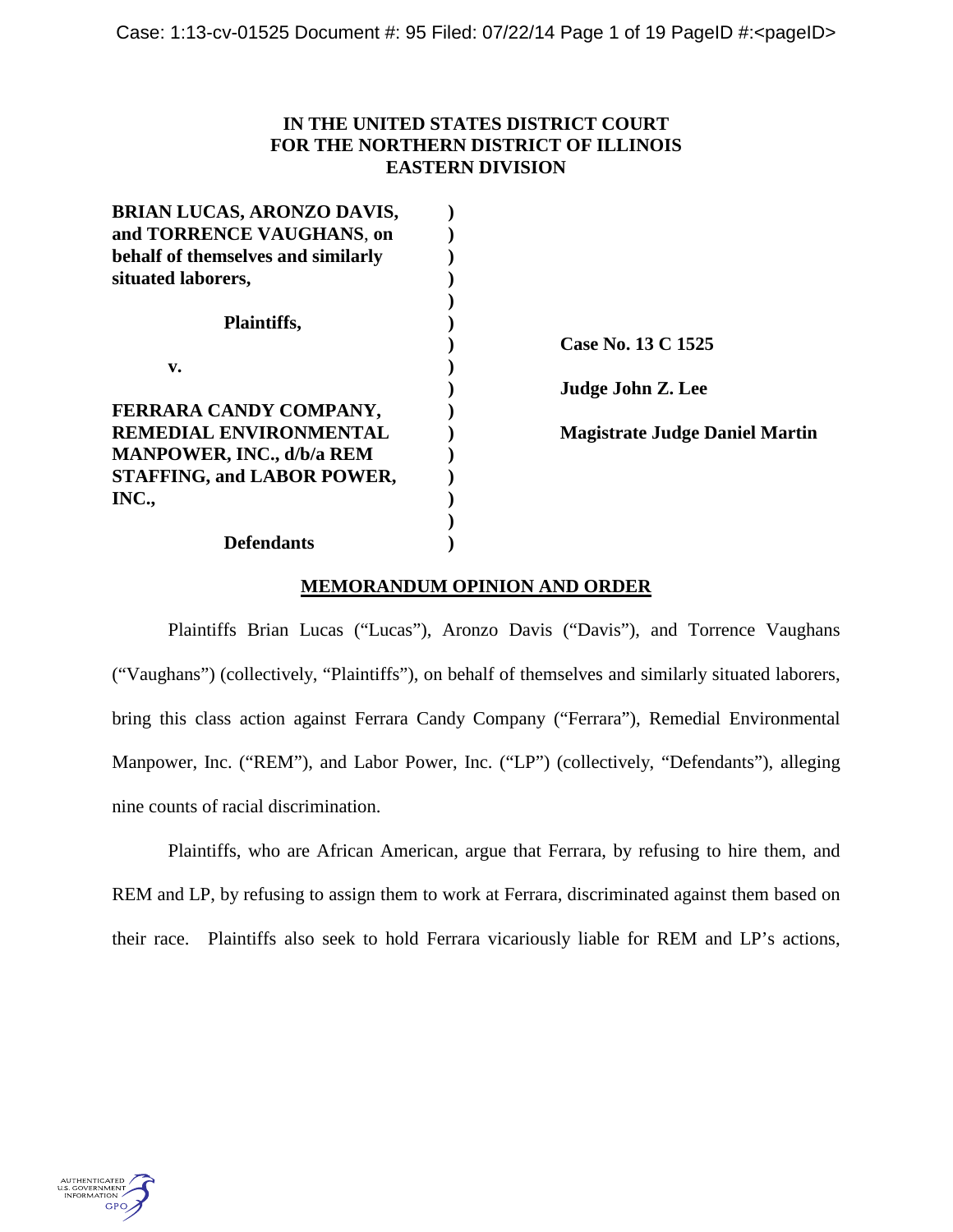### Case: 1:13-cv-01525 Document #: 95 Filed: 07/22/14 Page 2 of 19 PageID #:<pageID>

either as their joint employer or the principal responsible for REM and LP's actions.<sup>[1](#page-1-0)</sup> Counts I through  $III^2$  $III^2$  raise claims under the Civil Rights Act of 1866, as amended, codified in 42 U.S.C. § 1981 ("Section 1981"). Counts IV through IX allege violations under the Civil Rights Act of 1964, as amended, codified in 42 U.S.C. § 2000e, *et seq.* ("Title VII"). Specifically, Counts IV through VI assert claims of disparate treatment, alleging Defendants have intentionally discriminated against Plaintiffs based on Plaintiffs' race. Conversely, Counts VII through IX allege disparate impact, *i.e.*, that Defendants' employment policies and practices have disparately impacted Plaintiffs based on their race.

For the reasons discussed below, Defendants' motion to dismiss Plaintiffs' complaint is denied.<sup>[3](#page-1-2)</sup> While Plaintiffs' class allegations do contain a facial defect, the Court grants Plaintiffs leave to amend this defect upon filing their motion for class certification.

## **FACTUAL BACKGROUND**

The facts as stated are adopted from Plaintiffs' First Amended Class Action Complaint and are accepted as true in considering this motion to dismiss. *See Reynolds v. CB Sports Bar, Inc.*, 623 F.3d 1143, 1146 (7th Cir. 2010). The Court also considers Group Exhibits A–C of Plaintiffs' response to Defendants' motion to dismiss, which reproduce Plaintiffs' charges of

<span id="page-1-0"></span><sup>&</sup>lt;sup>1</sup> Plaintiffs name Ferrara as a party under theories of vicarious liability only under Counts II–III and V–VI, but not Counts VIII–IX.

<span id="page-1-1"></span><sup>&</sup>lt;sup>2</sup> The Court notes that only Lucas and Davis, on behalf of themselves and the putative class, and not Vaughans, bring Counts VI and IX against LP directly (both counts) and Ferrara vicariously (only Count VI). Insofar as Plaintiffs purport to include Vaughans as a party to Count III, also against LP directly and Ferrara vicariously, Vaughans's claim is dismissed, because Vaughans never sought work assignments from LP. Am. Compl.  $\P$ 9(d).

<span id="page-1-2"></span><sup>&</sup>lt;sup>3</sup> While it appears Defendants' motion seeks to dismiss all counts of the Amended Complaint, Defendants offer no specific arguments as to why Count I should be dismissed. In any event, Plaintiffs may proceed with all counts.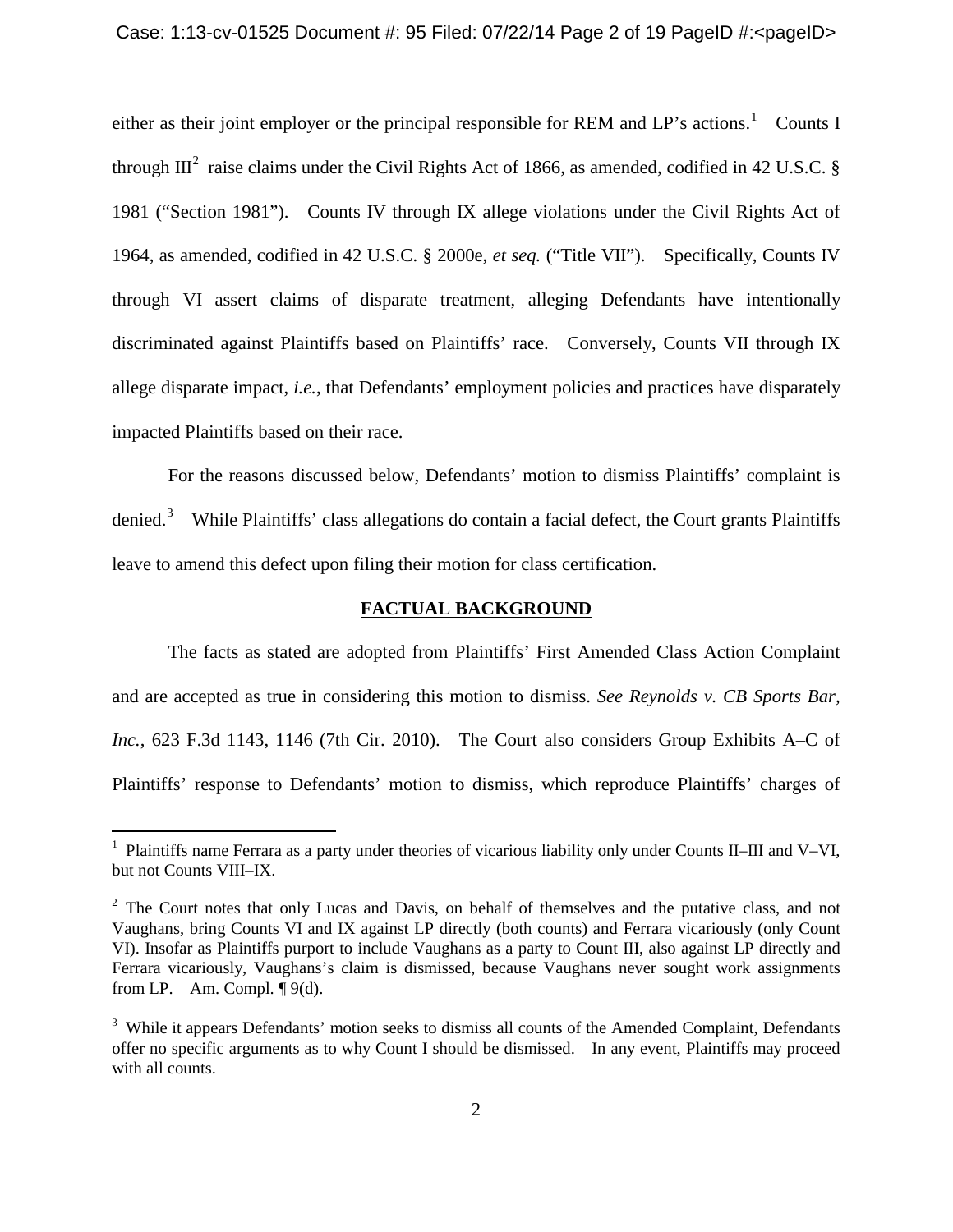### Case: 1:13-cv-01525 Document #: 95 Filed: 07/22/14 Page 3 of 19 PageID #:<pageID>

discrimination filed with the Equal Employment Opportunity Commission ("EEOC"). The Court may consider these charges because they include facts consistent with the Amended Complaint. *See Help at Home, Inc. v. Med. Capital, LLC, 260 F.3d 7[4](#page-2-0)8, 752–53 (7th Cir. 2001).*<sup>4</sup>

Plaintiffs are African American "laborers" who sought work with Ferrara, a candy factory located on Chicago's West Side, beginning in or about November 2011. Am. Compl.  $\P\P$  1, 7–9. When Plaintiffs applied directly to Ferrara for work, Ferrara instructed them to instead seek employment through Defendants REM and LP, employment agencies that supply Ferrara and other companies with labor. *Id.* ¶¶ 13–15, 18, 52. Plaintiffs proceeded to seek work at Ferrara through REM, for which they were otherwise qualified. *Id.* ¶¶ 7(b), 8(b), 9(b), 32. REM, however, refused to permit Plaintiffs to attend a Ferrara orientation session that was mandatory for all Ferrara employees. *Id.* ¶¶ 31, 33. Lucas and Davis repeated the same process with LP and were similarly denied any opportunity to work at Ferrara. *Id.* ¶¶ 62, 66. Plaintiffs allege that REM and LP also routinely refuse to permit other African American laborers similarly situated to Plaintiffs to attend orientation to work at Ferrara. *Id.* ¶¶ 34, 59, 67.

Plaintiffs state that the "vast majority" of laborers employed at Ferrara through REM and LP are Latino employees. *Id.* ¶ 16. Many of these Latino employees have no special skills, training, or qualifications. *Id.* ¶¶ 30, 60. REM and LP assign almost no African American laborers to work at Ferrara, despite African American laborers' equal qualifications to work at Ferrara. *Id.* **[1]** 44, 69. Additionally, while REM and LP do not regularly require Latino

<span id="page-2-0"></span><sup>&</sup>lt;sup>4</sup> Additionally, the Court refers to Plaintiffs' Notices of Right to Sue from the Equal Employment Opportunity Commission ("EEOC"), attached to the Amended Complaint as Group Exhibit A, Exhibits B–D thereto, which consist of supplementary factual declarations, and Plaintiffs' Charges of Discrimination filed with the EEOC, attached to Plaintiffs' Response, which provide additional facts consistent with the allegations in the Amended Complaint. *See* Fed. R. Civ. P. 10; *Help at Home*, 260 F.3d at 752–53.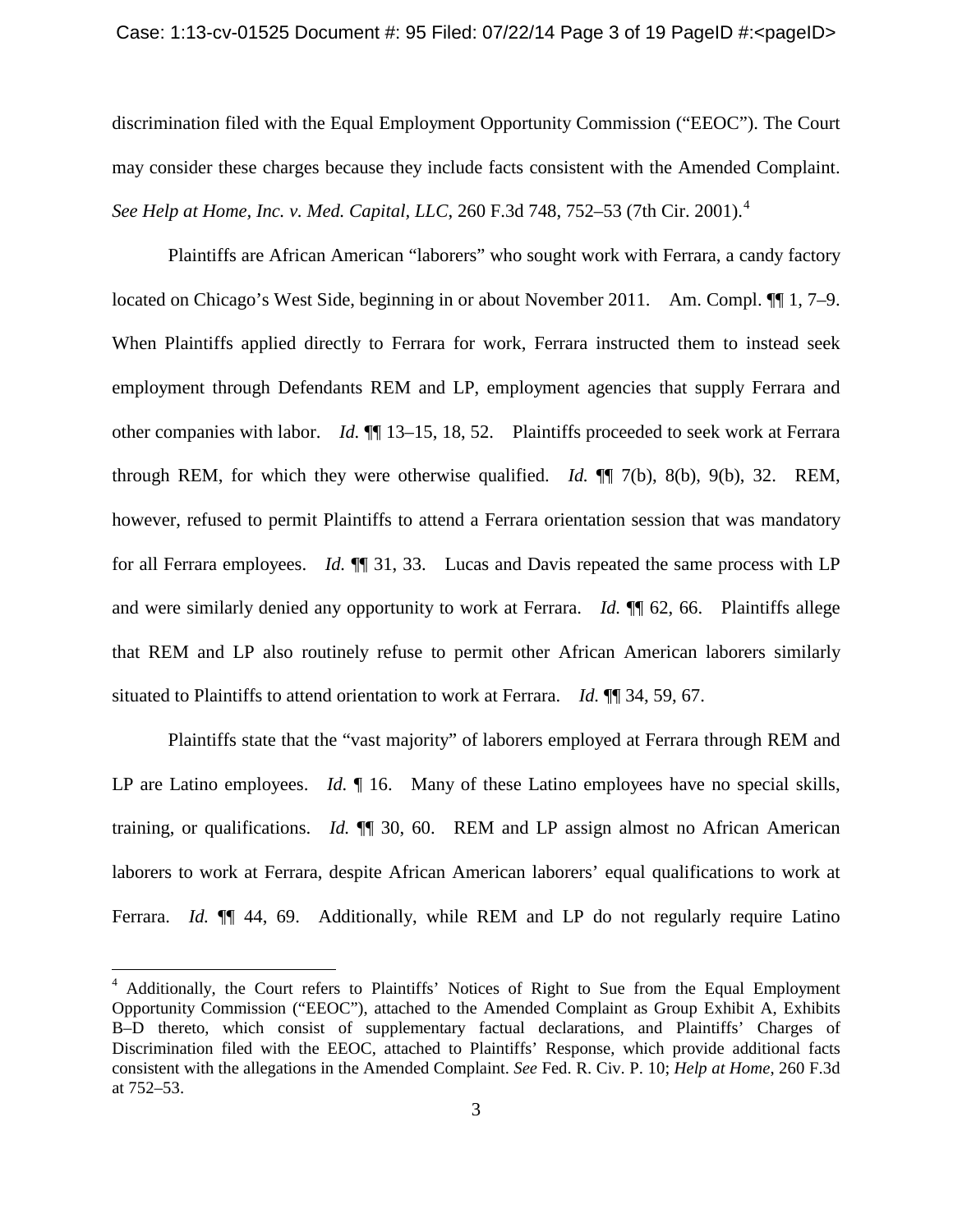### Case: 1:13-cv-01525 Document #: 95 Filed: 07/22/14 Page 4 of 19 PageID #:<pageID>

laborers to undergo pre-assignment background checks, REM and LP regularly require such checks for African American laborers. *Id.* ¶¶ 38–39, 63–64. Finally, REM and LP recruit laborers primarily through Spanish-language media, and REM conducts the Ferrara orientations in Spanish, using Spanish-language materials.[5](#page-3-0) *Id.* ¶¶ 27, 37, 53, Ex. B, C. Exhibits B and C to the Amended Complaint provide declarations from two Latino laborers assigned by REM to work at Ferrara, which affirm many of the observations described above. [6](#page-3-1) These laborers' declarations also observe that, while working on the first two floors of Ferrara's Forest Park facility, all employees working on the first two floors were Latino assignees from employment agencies, half or more of whom came from REM or LP. *Id.*, Ex. B, ¶¶ 7–9, Ex. C, ¶¶ 7–10.

Plaintiffs allege Ferrara refused to hire Plaintiffs, and REM and LP refused to assign Plaintiffs and similarly situated laborers to work at Ferrara, because they were African American. *See, e.g.*, *id.* ¶¶ 75–76, 84–85, 96 –97. In particular, Plaintiffs assert that, "on information and belief," Ferrara requested REM and LP not assign African American laborers to work at Ferrara, and REM and LP complied with Ferrara's request. *Id.* ¶¶ 48, 72. Alternatively, Plaintiffs assert that Ferrara, REM, and LP acted as joint employers "in the assignment of laborers to work at Ferrara," *id.* ¶¶ 21, 51, or that REM and LP acted as Ferrara's agents in "recruiting, training, assigning, and paying laborers to work at Ferrara." *Id.* ¶¶ 20, 50. On these alternative bases, Plaintiffs allege Ferrara "was aware, or should have been aware," of REM and LP's labor

<span id="page-3-0"></span> $5$  The Amended Complaint does not state whether LP also conducts the orientations in Spanish, using Spanish-language materials.

<span id="page-3-1"></span><sup>&</sup>lt;sup>6</sup> Defendants attack the declarants' credibility, arguing lack of knowledge. This argument misunderstands the posture of a motion under Rule  $12(b)(6)$ , in which a court tests the sufficiency, but not the credibility, of factual assertions. See *Ashcroft v. Iqbal*, 556 U.S. 662, 679 (2009) ("[A] court should assume [the] veracity" of well-pleaded facts.).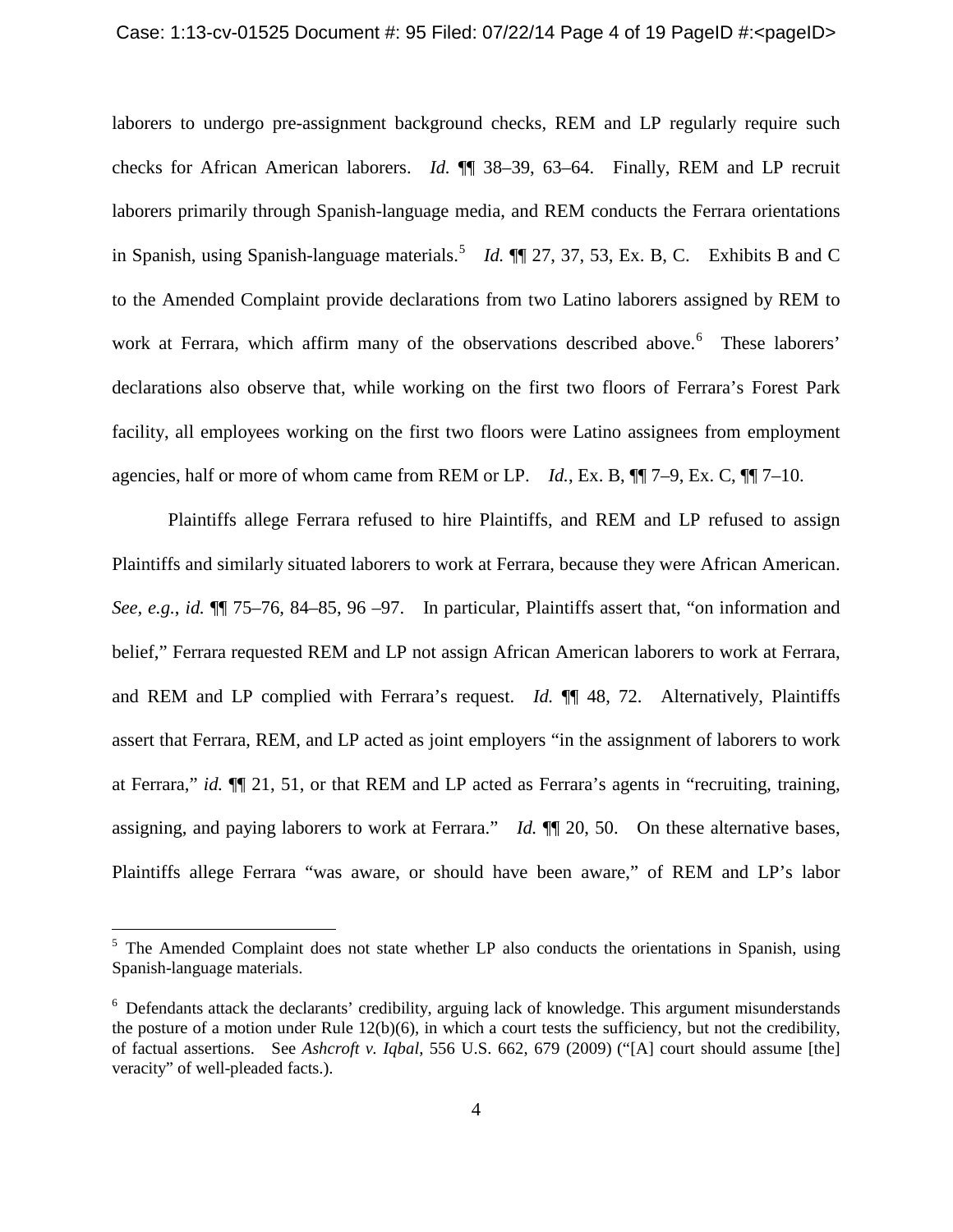### Case: 1:13-cv-01525 Document #: 95 Filed: 07/22/14 Page 5 of 19 PageID #:<pageID>

assignment practices and "failed to exercise reasonable care" to ensure REM and LP did not discriminate in making labor assignments. *Id.* ¶¶ 45–46, 70–71.

On August 14, 2012, Plaintiffs filed Charges of Discrimination with the EEOC, stating in relevant part that Ferrara, REM, and LP engaged in a "policy and practice of steering qualified African American applicants . . . away" that denied Plaintiffs and similarly situated African American laborers "an equal employment opportunity and resulted in systematic discrimination against African American applicants and segregation of its workforce." Pls.' Resp. Mot. Dismiss, Group Ex. A–C (EEOC Charges) ¶¶ 4, 6. The EEOC issued Notices of Right to Sue to Lucas and Davis on November 29, 2012, and Vaughans on December 7, 2012. *See* Am. Compl., Group Ex. A. On February 27, 2013, Plaintiffs commenced this lawsuit, and on August 29, 2013, filed the Amended Complaint. Defendants now move to dismiss pursuant to Federal Rule of Civil Procedure ("Rule") 12(b)(6) and to strike Plaintiffs' class allegations under Rule 23.

### **LEGAL STANDARD**

A motion under Rule 12(b)(6) challenges the sufficiency of the complaint. *Christensen v. Cnty. of Boone*, 483 F.3d 454, 457 (7th Cir. 2007). Under Rule 8(a)'s notice pleading standards, "a plaintiff's complaint need only provide a short and plain statement" of a claim entitling the pleader to relief, "sufficient to provide the defendant with fair notice of the claim and its basis." *Tamayo v. Blagojevich*, 526 F.3d 1074, 1081 (7th Cir. 2008) (internal quotations omitted). The complaint must, however, allege "enough facts to state a claim to relief that is plausible on its face." *Ashcroft v. Iqbal*, 556 U.S. 662, 678 (2009) (citing *Bell Atl. Corp. v. Twombly*, 550 U.S. 544, 570 (2007)). Facial plausibility requires that a complaint include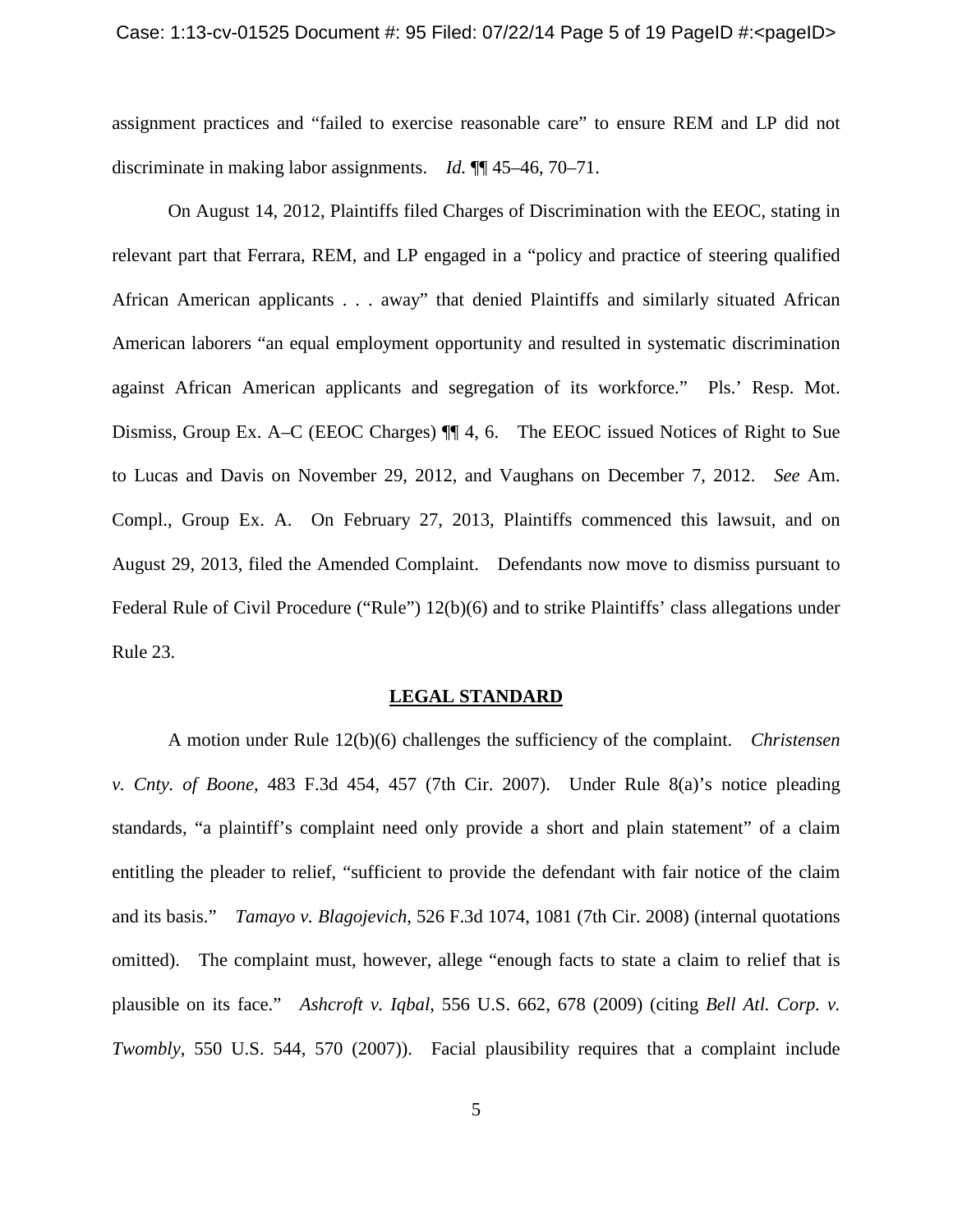"factual content that allows the court to draw the reasonable inference that the defendant is liable for the misconduct alleged." *Id.* at 678.

### **DISCUSSION**

## **I. Title VII Disparate Impact Claims**

Plaintiffs allege that Ferrara's "policy and practice of hiring Latino laborers over African American laborers," and REM and LP's similar practices of hiring laborers and assigning them to Ferrara, have "result[ed] in a significant adverse impact on Plaintiffs and a class of African American laborers." Am. Compl.  $\P$  129, 135–36, 143–44. Defendants move to dismiss these claims, making three primary arguments. First, Defendants argue Plaintiffs failed to identify facially neutral policies that have disparately impacted African American laborers. Second, Defendants contend that, even if it is unnecessary for Plaintiffs to identify facially neutral policies, Plaintiffs nevertheless did not allege disparate impact in their EEOC charges, and thus have failed to exhaust their administrative remedies. Finally, Defendants maintain that, even if Plaintiffs did allege disparate impact in their EEOC charges, they did not plead facts sufficient to state claims of disparate treatment under *Twombly* and *Iqbal*. The Court rejects these arguments and denies Defendants' motion to dismiss Plaintiffs' Title VII disparate impact claims.

Title VII prohibits failing or refusing to hire an individual, or otherwise discriminating with respect to the terms, conditions, or privileges of an individual's employment, based on the individual's race. 42 U.S.C. § 2000e(a)(1) (2012). This prohibition includes employers' "us[ing] a particular employment practice that causes a disparate impact on the basis of race." *Id.* § 2000e(k)(a)(A)(i). Disparate impact claims differ from disparate treatment claims under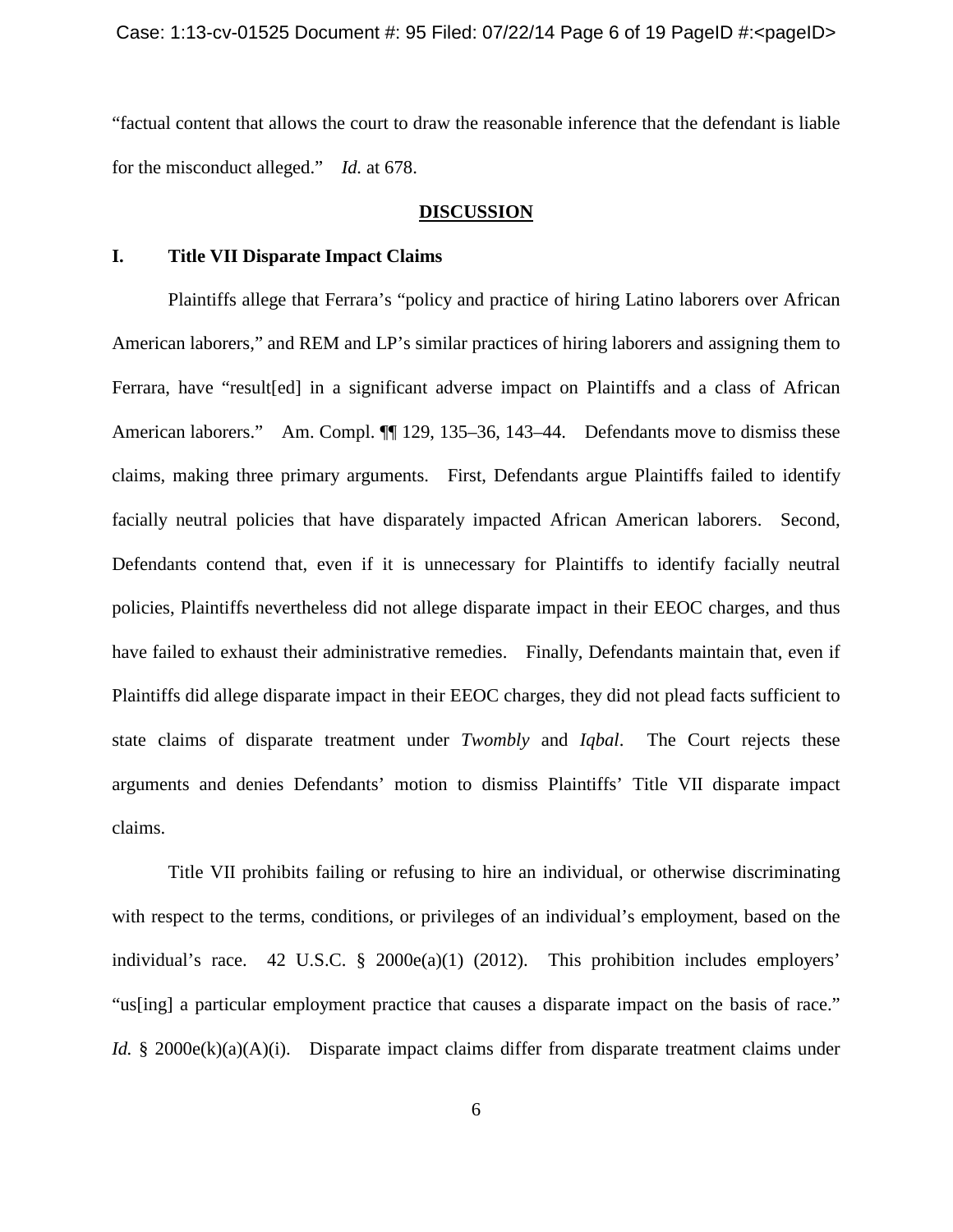### Case: 1:13-cv-01525 Document #: 95 Filed: 07/22/14 Page 7 of 19 PageID #:<pageID>

Title VII because disparate treatment claims require proof of intentional discrimination. *Adams v. City of Indianapolis*, 742 F.3d 720, 731 (7th Cir. 2014). As the Seventh Circuit has recently made clear in *Adams*, however, disparate impact claims can proceed on the basis of any employment practice, not just practices that are facially neutral. *Id.* at 731–32 (citing *Watson v. Fort Worth Bank & Trust*, 487 U.S. 977, 990–91 (1988)). Still, disparate impact claims must contain sufficient facts under *Twombly* and *Iqbal* that plausibly demonstrate an employment policy or practice has caused a "relevant and statistically significant disparity" between members of affected classes. *Id.* at 733. "Disparate-impact plaintiffs are permitted to rely on a variety of statistical methods and comparisons to support their claims. At the pleading stage, some basic allegations of this sort will suffice." *Id.*

Plaintiffs allege that Ferrara refused to employ them directly, instead asking them to seek work at Ferrara through REM and LP. Am. Compl.  $\P$  13–14. Plaintiffs then claim that Ferrara instructed REM and LP to assign only Latino laborers to Ferrara, and REM and LP complied with Ferrara's instruction. *Id.*  $\P\P$  48, 72. This arrangement results, according to Plaintiffs, in Latinos comprising the "vast majority" of REM and LP's assignees to Ferrara and "[a]lmost no" African American laborers working at Ferrara. *Id.* ¶¶ 16–17. Plaintiffs corroborate these statements with the declarations of two Latino laborers REM assigned to work at Ferrara. These declarations aver that, on at least two floors of Ferrara's plant in Forest Park, the labor force consists of assignees from employment agencies, half or more of whom are assignees of REM or LP. *Id.*, Ex. B, ¶¶ 7–8, Ex. C, ¶¶ 7–9. Of these assignees, all are Latino, and none are African American. *Id.*, Ex. B, ¶¶ 9–10, Ex. C, ¶¶ 10–11. Thus, Plaintiffs conclude, Ferrara, REM, and LP's practices "result[] in a significant adverse impact" on African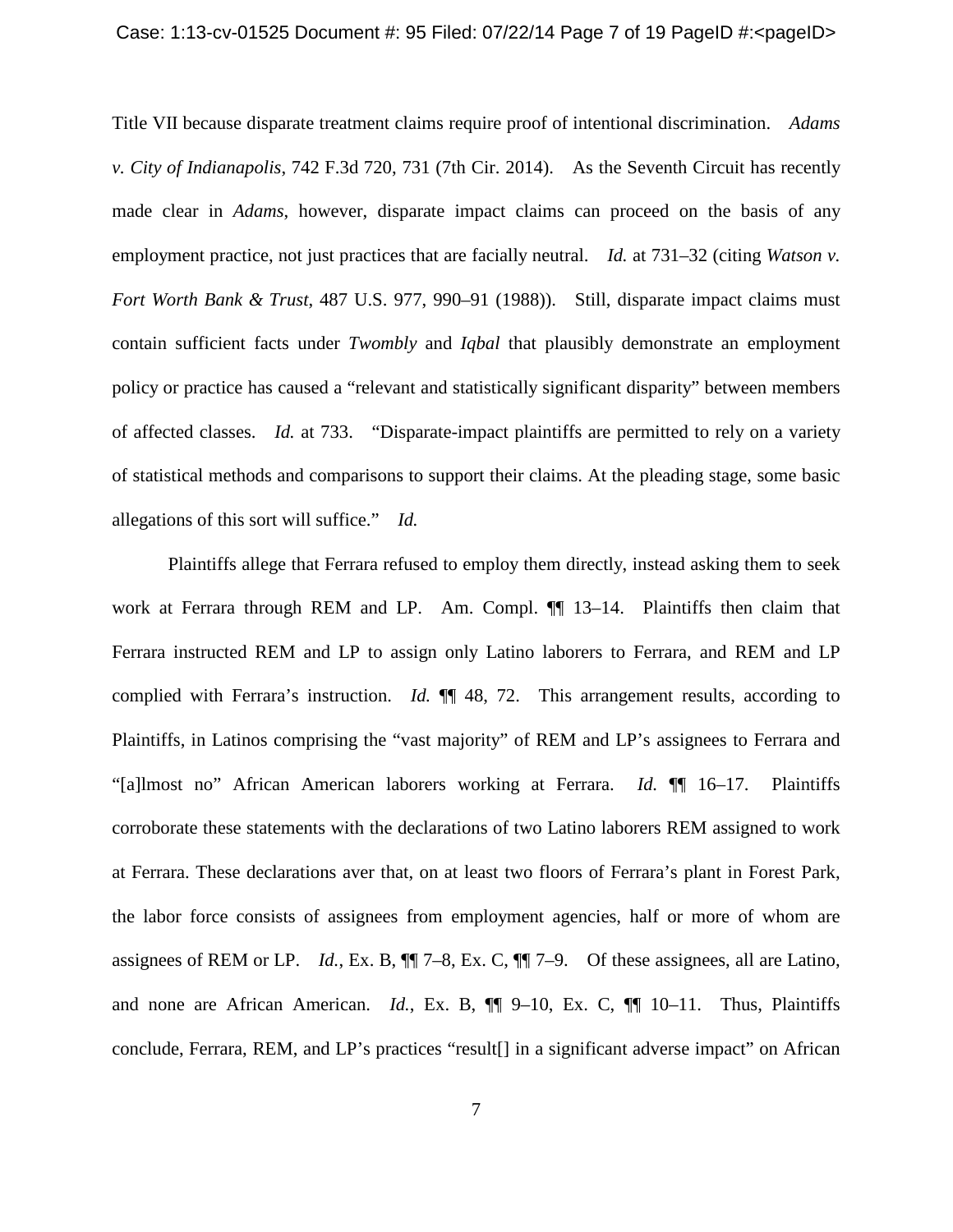American laborers. *Id.* ¶¶ 129, 135, 143.

These allegations are sufficient to state a claim of disparate impact under Title VII. Plaintiffs have identified an employment practice—in Ferrara's case, hiring almost exclusively Latino laborers from employment agencies, and in REM and LP's case, assigning only Latino laborers to work at Ferrara—that plausibly has resulted in an adverse impact on Plaintiffs and similarly situated African American laborers, almost none of whom are hired or assigned to work at Ferrara. While Plaintiffs have not pleaded exact figures that indicate disparate impact, they nevertheless have used an appropriate statistical method—surveying—to generate basic facts that indicate a disparity that Defendants' policies plausibly created. *See id.* ¶¶ 16–17, Ex. B, ¶¶ 7–10, Ex. C, ¶¶ 7–11 (alleging Defendants' practices have resulted in African American laborers representing nearly 0% of Ferrara's workforce, despite a number of African Americans seeking work at Ferrara). As the Seventh Circuit held in *Adams*, this is sufficient to survive a motion to dismiss. 743 F.2d at 733.

Defendants' arguments do not alter this Court's conclusion. First, it does not matter whether Plaintiffs have alleged a facially neutral employment policy or practice. As the Seventh Circuit explained in *Adams*, "Disparate-impact claims may be based on any employment policy, not just a facially neutral policy." 743 F.2d at 731. The Seventh Circuit further addressed the "handful of disparate-impact opinions" where courts used the phrase "facially neutral employment practice," observing that those statements were "merely descriptive or illustrative, not prescriptive." *Id.* at 732. Following *Adams*, Plaintiffs need not allege a facially neutral employment policy or practice to support their disparate impact claims.

Second, Plaintiffs' EEOC charges included allegations of disparate impact, and Plaintiffs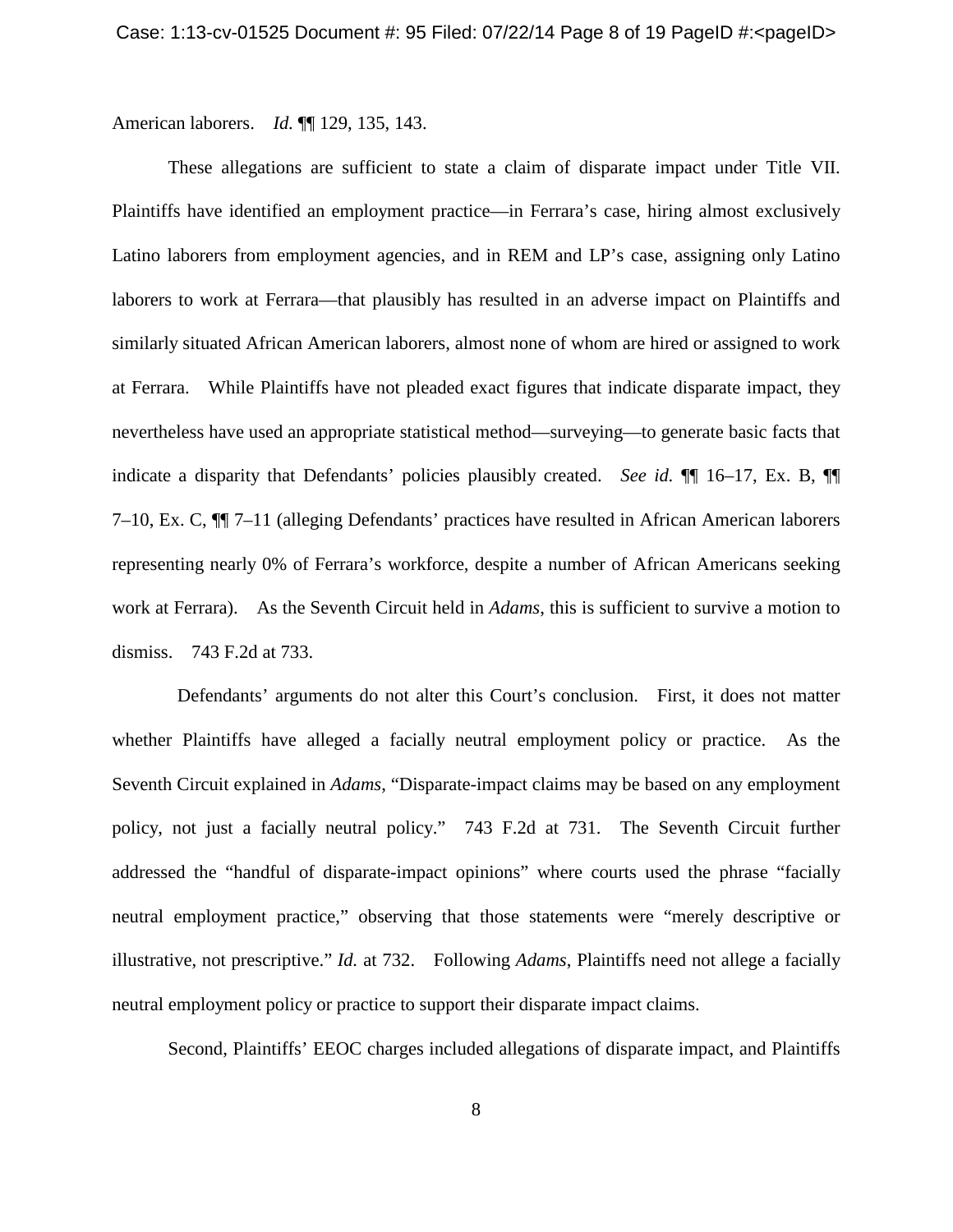therefore have exhausted their administrative remedies. Plaintiffs' EEOC charges state that Defendants' hiring and assignment policies have "resulted in systematic discrimination against African American applicants," "while less qualified non-African American applicants" have been assigned to work at Ferrara. These allegations are sufficient to encompass claims of disparate treatment and disparate impact.<sup>[7](#page-8-0)</sup> See Lucas v. Gold Standard Baking, Inc., No. 13 C 1524, 2014 WL 518000, at  $*3$  (N.D. Ill. Feb. 10, 2014) (finding identical EEOC charges encompassed claims of disparate treatment and disparate impact); *cf. McQueen v. City of Chi.*, 803 F. Supp. 2d 892, 906 (N.D. Ill. 2011) (finding charge failed to encompass disparate impact claim where plaintiff failed to allege a policy that caused a disparate impact). Third, as explained above, Plaintiffs' Amended Complaint and Exhibits contain facts sufficient to state a claim of disparate impact under *Adams*, *Iqbal*, and *Twombly*.

For these reasons, Defendants' motion to dismiss Plaintiffs' disparate impact claims (Counts VII through IX) is denied.

## **II. Title VII Disparate Treatment Claims**

 $\overline{a}$ 

Plaintiffs next allege that Ferrara's hiring practices and REM and LP's assignment practices "result[ed] in disparate treatment of Plaintiffs and a class of African American laborers." More specifically, Plaintiffs allege that REM and LP intentionally discriminated against Plaintiffs by refusing to assign them to work at Ferrara, and should be held directly liable.

As for Ferrara, Plaintiffs assert two bases for their disparate treatment claims. First, Plaintiffs

<span id="page-8-0"></span><sup>&</sup>lt;sup>7</sup> While Defendants correctly point out that Plaintiffs' charges do not include the terms "bias," "disproportionality," or "impact," the charges nevertheless suggest Defendants' policies have systematically favored non-African Americans over African Americans. Plaintiffs' charges are not impenetrably vague; rather, the charges recognizably allege disparate impact. *See Lucas v. Gold Standard Baking Inc.*, No. 13 C 1524, 2014 WL 518000, at \*3 (N.D. Ill. Feb. 10, 2014); *cf. Adams*, 742 F.3d at 732 (discussing charges too vague to allege disparate impact).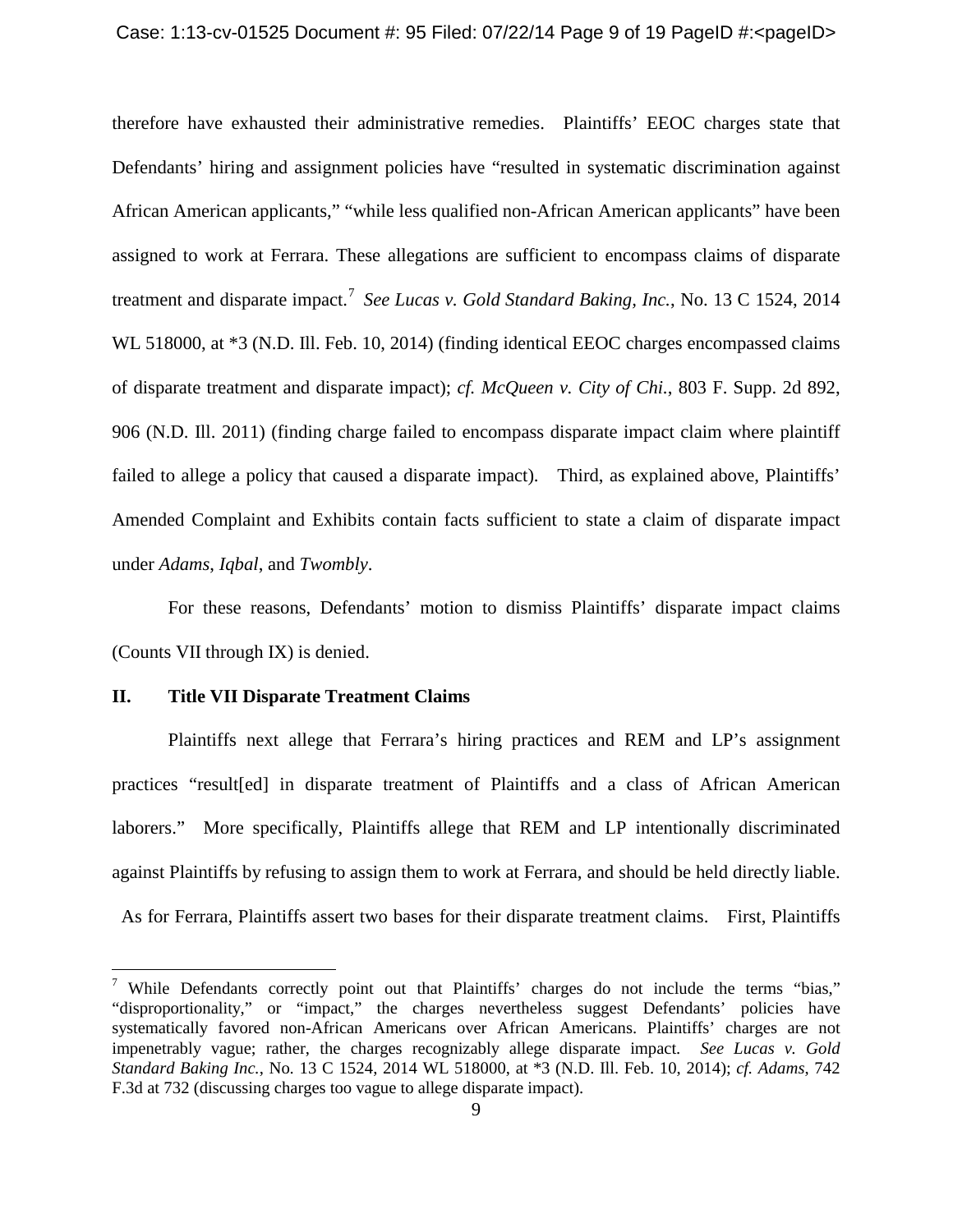contend that Ferrara intentionally discriminated against them by instructing REM and LP not to assign Plaintiffs to Ferrara, and should be directly liable, and alternatively, that Ferrara should be held vicariously liable for REM and LP's actions, either as a joint employer with REM and LP, or as REM and LP's principal under an agency theory. Defendants move to dismiss Plaintiffs' disparate treatment claims on two main grounds: first, Defendants argue that Plaintiffs fail to plead sufficient facts under *Iqbal* and *Twombly* to make out a disparate treatment claim against any of the Defendants; and second, Defendants contend that Plaintiffs fail to state a claim under which Ferrara could be vicariously liable for REM and LP's alleged actions, because Ferrara never employed Plaintiffs.

### **A. Direct Liability of Ferrara, REM, and LP**

Disparate treatment claims allege intentional discrimination in the terms, conditions, or privileges of employment based on a protected status under Title VII. 42 U.S.C. § 2000e-2(a)(1) (2006). Race is a protected status. *Id.* Thus, a disparate treatment claim based on race requires proof of intentional, racial discrimination that results in an adverse employment action. *See id.* § 2000e-2(a), (m); *McDonnell Douglas Corp. v. Green*, 411 U.S. 792 (1973). To survive a motion to dismiss under Rule 12(b)(6), however, it is unnecessary to plead facts that prove intent and causation. *Swierkiewicz v. Sorema N.A.*, 534 U.S. 506, 511 (2002). Rather, the Seventh Circuit has explained that a minimal pleading standard should apply to claims of disparate treatment under Title VII. *See Lavalais v. Vill. of Melrose Park*, 734 F.3d 629, 632–33 (7th Cir. 2013); *Luevano v. Wal-Mart Stores, Inc.*, 722 F.3d 1014, 1028 (7th Cir. 2013); *Davis v. Metro. Pier & Exposition Auth.*, No. 11 C 9018, 2012 WL 2576356, at \*7 (N.D. Ill. July 3, 2012). Specifically, the Seventh Circuit has affirmed that "to prevent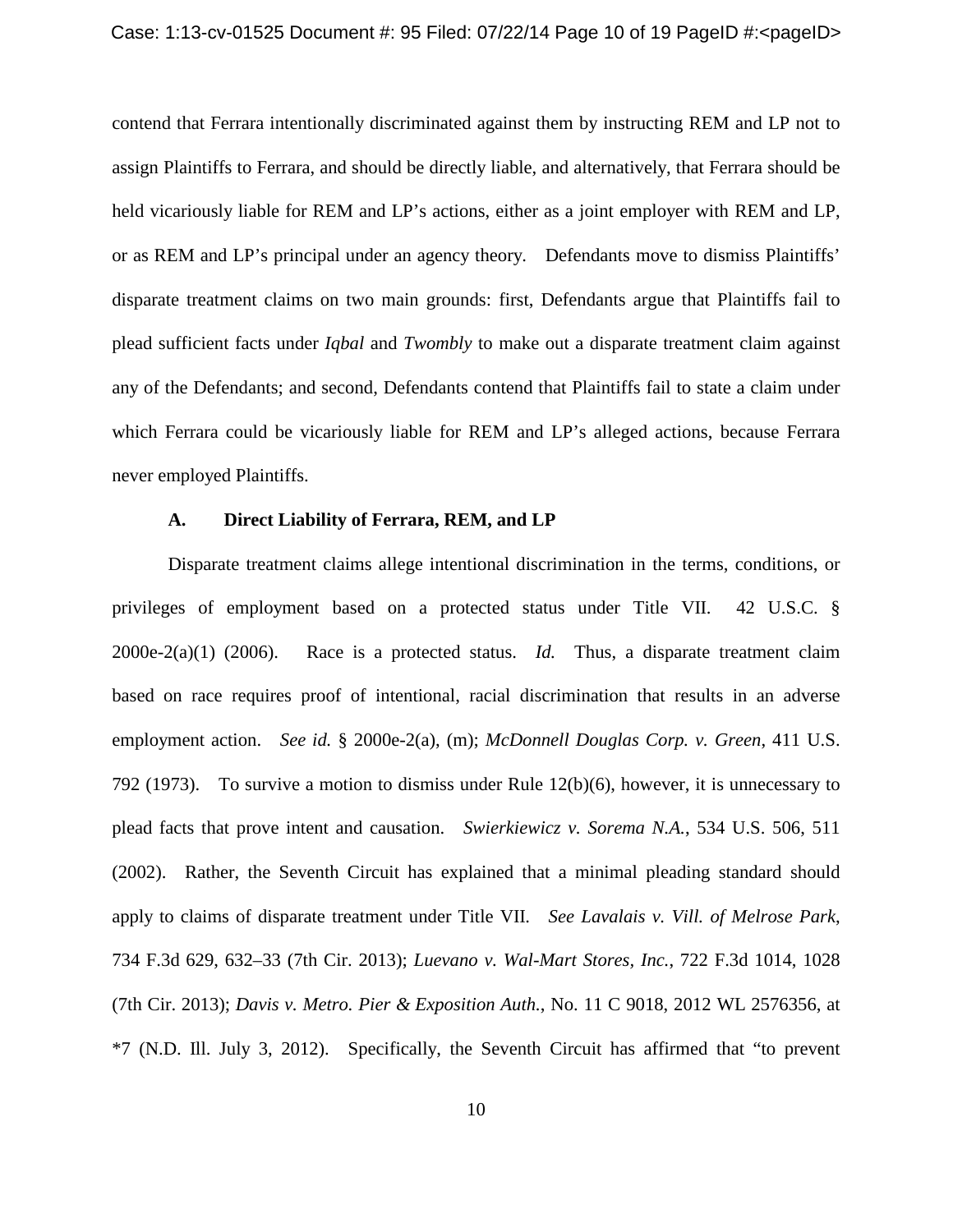dismissal under Rule 12(b)(6), a complaint alleging [race] discrimination need only aver that the employer instituted a (specified) adverse employment action against the plaintiff on the basis of [plaintiff's race]."[8](#page-10-0) *Luevano*, 722 F.3d at 1028 (quoting *Tamayo v. Blagojevich*, 526 F.3d 1074, 1084 (7th Cir. 2008)).

Plaintiffs' allegations that Ferrara specifically requested that REM and LP "steer African American laborers away" from Ferrara, and that REM and LP complied with this request, plausibly suggest Defendants refused to hire or assign Plaintiffs to work at Ferrara based on their race. *See* Am. Compl. ¶¶ 48, 72. Thus, Plaintiffs have stated a plausible claim of disparate treatment under Title VII. Plaintiffs have also pleaded additional facts that increase the plausibility of disparate treatment, including REM and LP's soliciting laborers primarily in Spanish-language media, offering Ferrara orientations only in Spanish to Latino laborers with qualifications equal or inferior to Plaintiffs, running background checks on African American, but not Latino, laborers, and providing Ferrara with an almost exclusively Latino labor force. *Id.* ¶¶ 27, 30, 37–39, 44, 60, 63–64, 69, Ex. B, ¶¶ 7–9, Ex. C, ¶¶ 7–10.

Defendants bemoan Plaintiffs' pleading facts "on information and belief," particularly in the context of Ferrara's alleged request that REM and LP steer away African American laborers. *See, e.g.*, *id.* ¶ 48. Defendants contend such pleading is pure speculation. However, pleading "on information and belief" is permissible "'[w]here pleadings concern matters peculiarly within the knowledge of the defendants.'" *Brown v. Budz*, 398 F.3d 904, 914 (7th Cir. 2005) (quoting

<span id="page-10-0"></span><sup>8</sup> Defendants rely on *Brown v. JP Morgan Chase Bank*, 334 F. App'x 758 (7th Cir. 2009) to argue that Plaintiffs' disparate treatment claims have not met the plausibility standard of *Iqbal* and *Twombly*. Not only does *Brown* predate recent Seventh Circuit jurisprudence on pleading requirements for Title VII claims, but it concerns an entirely different cause of action, racial conspiracy under 42 U.S.C. 1985(3), rendering *Brown* inapposite. *Id.* at 759–60.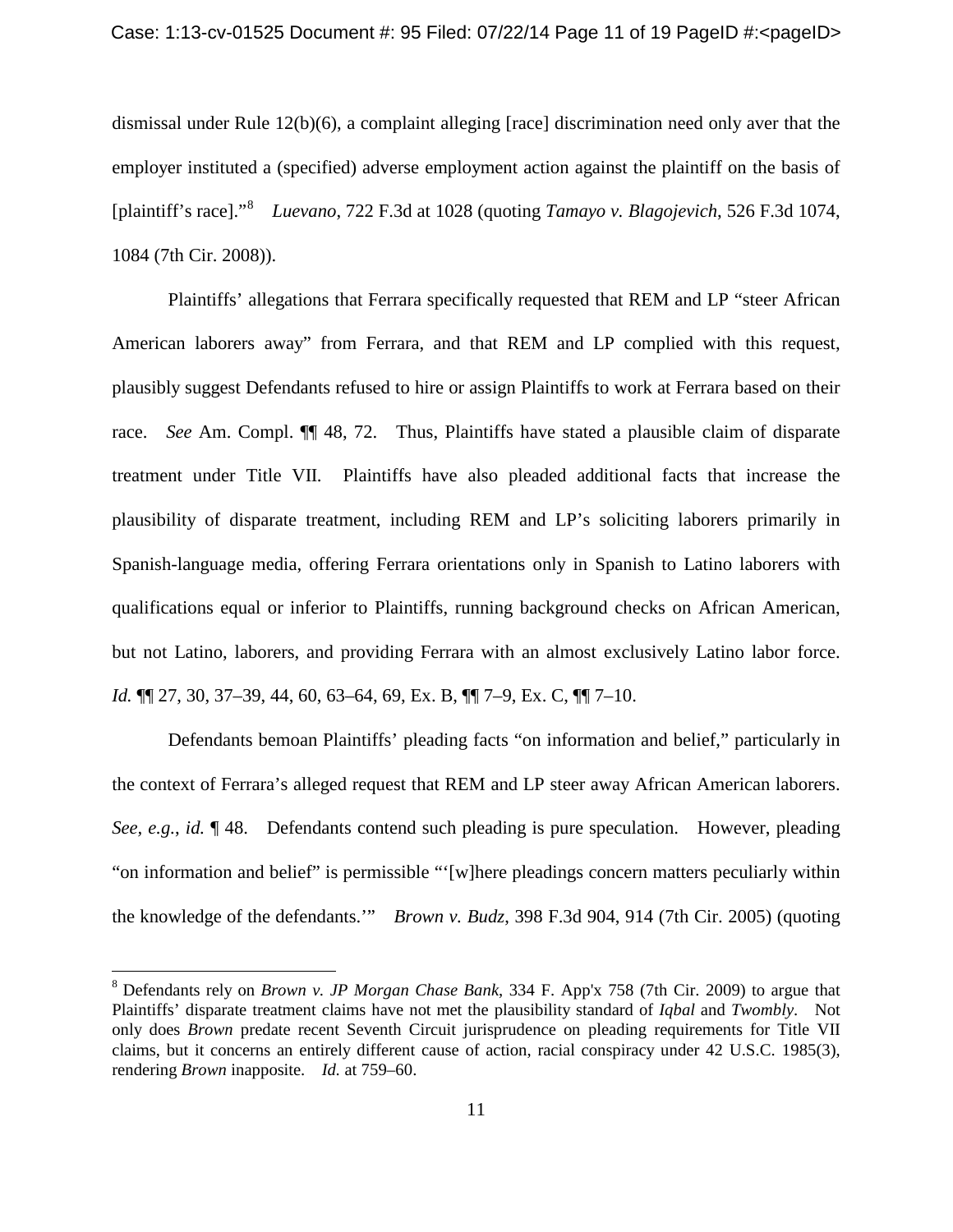*Tankersley v. Albright*, 514 F.2d 956, 964 n.16 (7th Cir. 1975)); *see also SBS Worldwide, Inc. v. Potts*, No. 13 C 6557, 2014 WL 499001, at \*6 (N.D. Ill. Feb. 7, 2014) (affirming *Brown* in the wake of *Iqbal* and *Twombly*, and collecting cases applying the *Brown* standard). Here, without discovery, Plaintiffs are very unlikely to uncover facts indicating Ferrara made the alleged request and REM and LP complied with it. Accordingly, in light of the other allegations made in the Amended Complaint, Plaintiffs' pleading "on information and belief" is sufficient to survive Defendants' motion to dismiss.

## **B. Vicarious Liability of Ferrara**

Plaintiffs allege that, even if Ferrara did not intentionally discriminate against Plaintiffs, Ferrara acted as a joint employer with REM and LP, or as REM and LP's principal in an agency relationship, and thus should be held vicariously liable for REM and LP's refusal to assign Plaintiffs to work at Ferrara.

Courts in the Seventh Circuit have recognized joint employer liability in the Title VII context for cases in which "an individual is employed by a temporary employment agency, but suffers discrimination by the employer to which he or she is assigned, where the employer exerts a significant amount of control over the individual." *Piano v. Ameritech/SBC*, No. 02 C 3237, 2003 WL 260337, at \*5 (N.D. Ill. Feb. 5, 2003). Thus, whether a joint employer relationship exists depends on the degree of control employers exert over the same employees. *Id.*; *see also N.L.R.B. v. W. Temp. Servs., Inc.*, 821 F.2d 1258, 1266 (7th Cir. 1987). A plaintiff seeking to hold a defendant liable for discriminatory conduct under a joint employer theory must establish a joint employer relationship, show the defendant knew or should have known of the discrimination, and demonstrate the defendant did not take prompt corrective measures within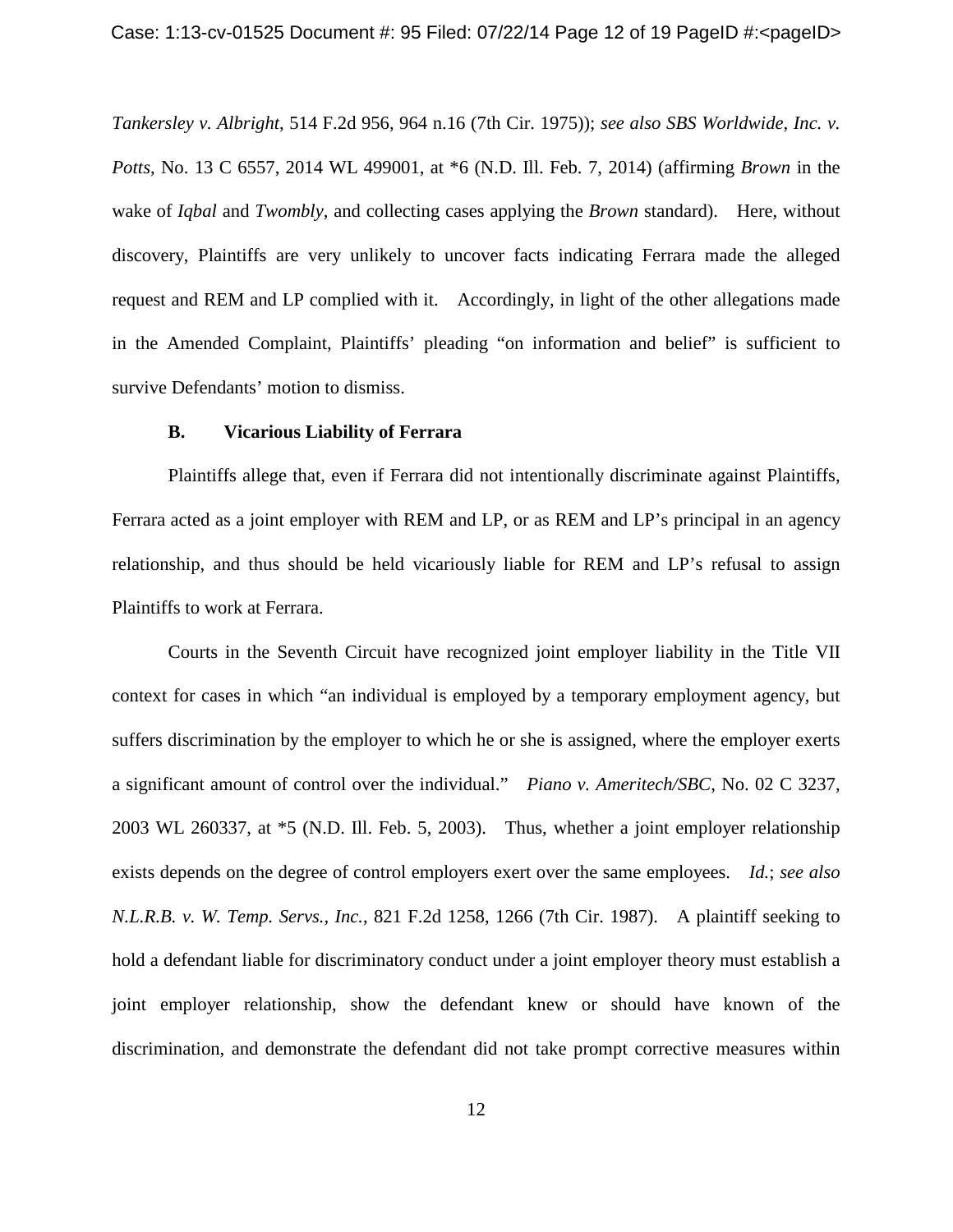the defendant's control. *Shah v. Littelfuse Inc.,* No. 12 CV 6845, 2013 WL 1828926, at \*6 (N.D. Ill. Apr. 29, 2013).

Plaintiffs' agency allegations are similar to their joint employer theory, with the operative question being the extent to which Ferrara exercised control over REM and LP's process of assigning workers to Ferrara. [9](#page-12-0) *See Tamayo*, 526 F.3d at 1088; *Jones v. Man 2 Men USA*, No. 09-cv-4596, 2013 WL 5432819, at \*5 (N.D. Ill. Sept. 30, 2013). However, if an agency relationship is established, it is not clear what standard of knowledge Plaintiffs must prove in order for Ferrara to be liable. *Compare Smith v. Metro. Sch. Dist. Perry Twp.*, 128 F.3d 1014, 1022 (7th Cir. 1997) (explaining that, in the context of employer liability under Title VII for an agent's harassment, plaintiff must demonstrate employer knew or should have known of agent's harassing activity) *with Meritor Sav. Bank, FSB v. Vinson*, 477 U.S. 57, 70–71 (1986) (noting an employer is liable for the discriminatory actions of agents, regardless of whether the employer knew or should have known of the discriminatory action). Because Plaintiffs' allegations include facts plausibly satisfying either standard, however, the difference is of no consequence.

If Ferrara's request that REM and LP assign only Latino laborers to work at Ferrara was insufficient to establish direct liability under Title VII, it would nevertheless tend to show that Ferrara exercised significant control over REM and LP's assignment process. In turn, it would

<span id="page-12-0"></span><sup>&</sup>lt;sup>9</sup> Defendants correctly point out that assertions of agency relationships and vicarious liability using a negligence-type standard under Title VII typically arise when an employee alleges that workplace harassment has created a hostile work environment and attempts to hold his or her employer liable. *See Vance v. Ball State Univ.*, 133 S. Ct. 2434, 2439 (2013) (surveying employer liability for hostile work environment under Title VII). However, this argument fails to recognize that common law agency principles underpin Title VII as a whole, not just in the context of hostile work environment claims. *See* 42 U.S.C. § 2000e(b) (defining "employer" to include an employer's agents); *see also Burlington Indus., Inc. v. Ellerth,* 524 U.S. 742, 754 (1998) ("Congress has directed federal courts to interpret Title VII based on agency principles.").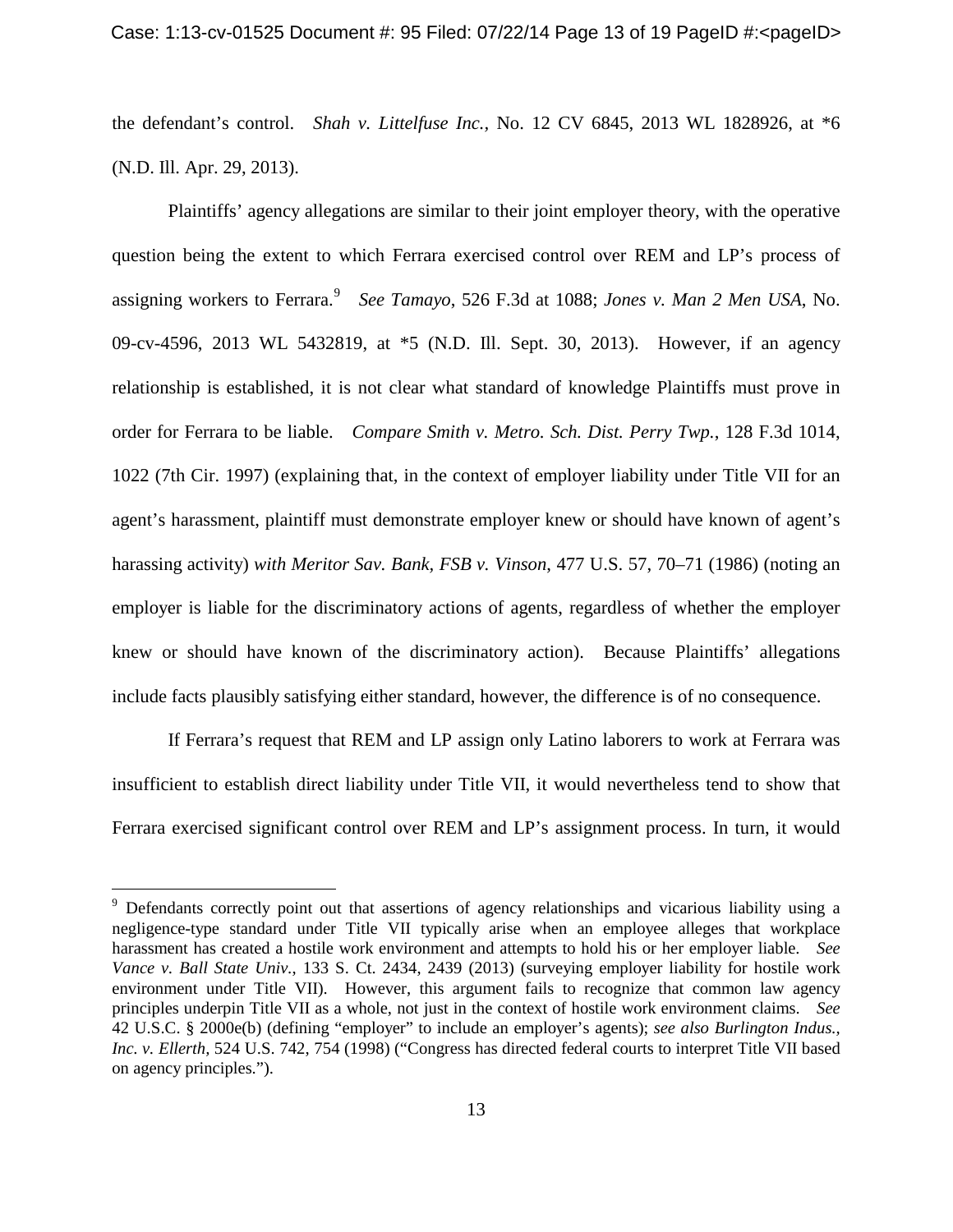suggest Ferrara knew, and was complicit in, REM and LP's discriminatory treatment of Plaintiffs and similarly situated African American laborers. The Amended Complaint suggests Ferrara either requested REM and LP not assign Plaintiffs to Ferrara because of their race, or knew REM and LP would not assign Plaintiffs to Ferrara because of their race, and did nothing to stop it. Thus, Plaintiffs have sufficiently pleaded facts that plausibly indicate Ferrara acted as a joint employer with REM and LP, or principal of REM and LP, in the labor assignment process. *See Gold Standard Baking,* 2014 WL 518000, at \*4 (finding sufficient allegations of joint employment or agency relationship on identical pleading).

Defendants argue that Ferrara cannot be a joint employer of Plaintiffs, because Ferrara never employed Plaintiffs, and thus cannot have controlled the terms and conditions of Plaintiffs' employment. Essentially, Defendants argue that the requisite level of control to establish a joint employer relationship is lacking. *See, e.g.*, *Shah*, 2013 WL 1828926, at \*\*3–5. While Defendants are correct to focus on the extent of Ferrara's control over Plaintiffs, they incorrectly assume that the requisite control cannot consist of dictating that REM and LP not assign Plaintiffs to work at Ferrara. *See Gold Standard Baking*, 2014 WL 518000 at \*3 (citing *Sandoval v. City of Boulder*, 388 F.3d 1312, 1324 (10th Cir. 2004), in which the Tenth Circuit held a joint employer relationship could exist in the context of a Title VII failure to hire claim). It would be odd to extend joint employer liability to discrimination under Title VII once an employment relationship has begun, but refuse to extend liability for discrimination that impermissibly prevents an employment relationship from occurring in the first place, so long as the necessary level of control is present. Thus, while the Seventh Circuit has not addressed directly the issue of joint employer liability in the context of a Title VII failure to assign claim,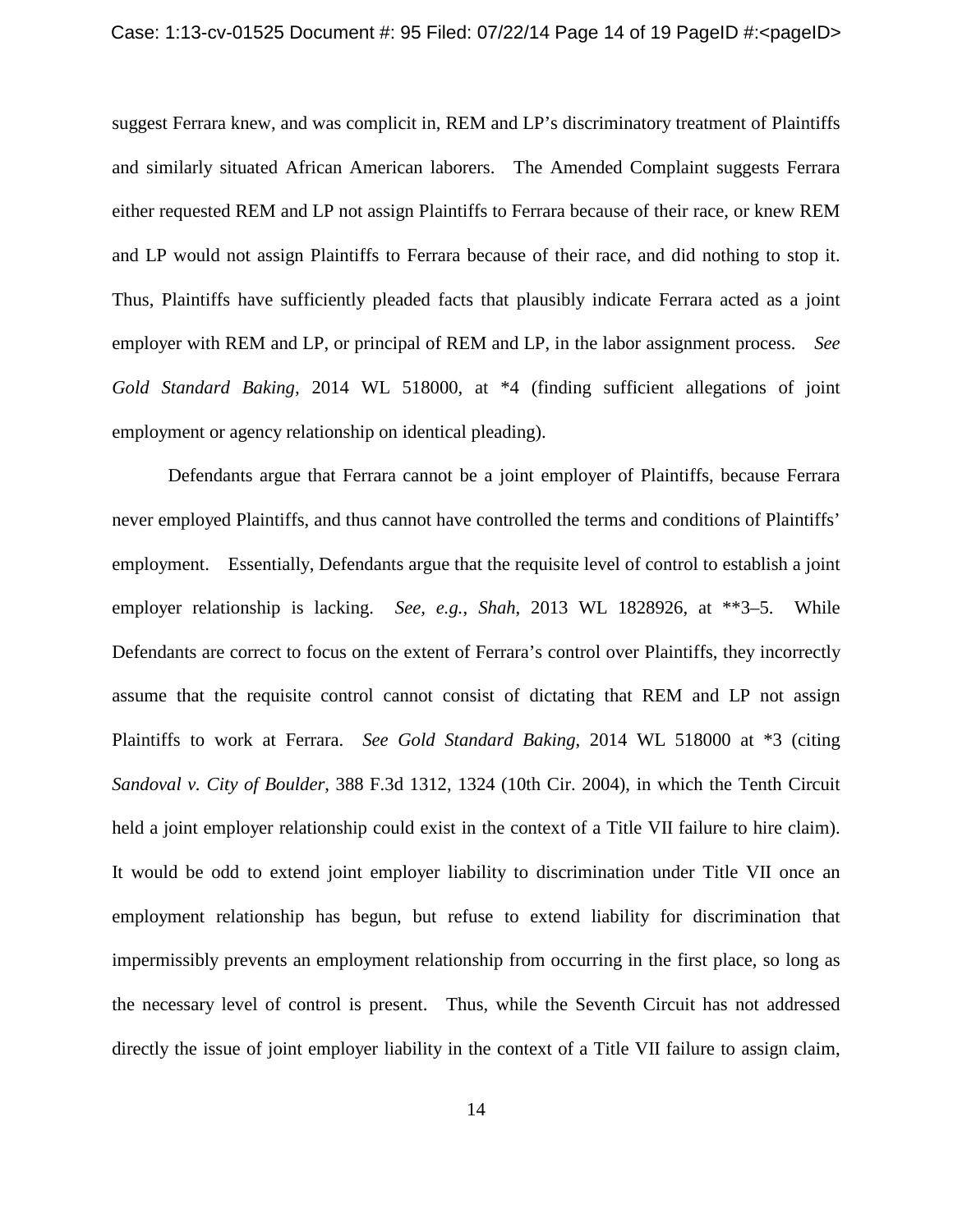this Court finds Plaintiffs have stated a plausible claim against Ferrara as a joint employer under Title VII.

For these reasons, Defendants' motion to dismiss Plaintiffs' disparate treatment claims (Counts IV through VI) is denied.

## **C. Section 1981 Failure to Assign Claims against REM and LP**

In addition to their Title VII claims, Plaintiffs allege REM and LP discriminated against them in violation of Section 1981. Defendants argue these claims should be dismissed because they have not been brought within the required statutory time period.

Failure to file a claim within the relevant statute of limitations is an affirmative defense that plaintiffs typically need not anticipate in order to survive a motion to dismiss. *United States v. Lewis*, 411 F.3d 838, 842 (7th Cir. 2005) (citing *Gomez v. Toledo*, 446 U.S. 635, 640 (1980)). The only exception to this rule occurs when a complaint sets forth everything necessary to demonstrate the statutory limitation period has passed. *Id.* (citing *Leavell v. Kieffer*, 189 F.3d 492, 495 (7th Cir.1999)).

Plaintiffs and Defendants dispute whether a four-year limitation period should apply to Plaintiffs' Section 1981 claims against REM and LP, or whether a two-year period should apply instead. As a preliminary matter, neither period would bar Plaintiffs' Section 1981 actions against REM and LP, as Plaintiffs sought assignment to Ferrara on or about November 2011, and filed this lawsuit on February 27, 2013. Dkt. 1. Thus, Defendant's motion to dismiss Plaintiffs' Section 1981 claims is denied.

The real focus of Defendants' objection appears to be the class definition under the Section 1981 claims, which defines the class as "[a]ll African American laborers who sought to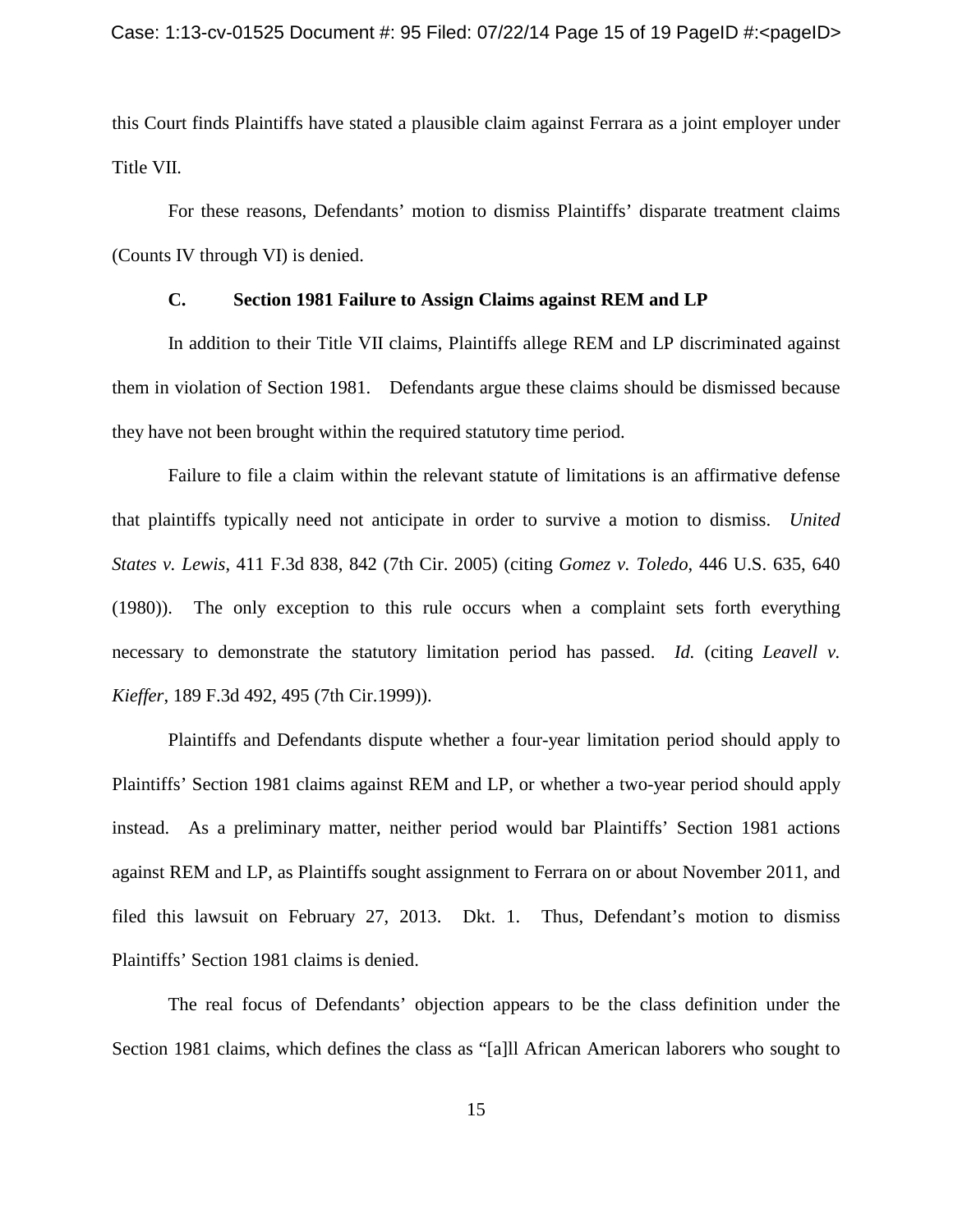be assigned at work at Ferrara through [REM and LP] . . . but were not assigned to work at Ferrara because of their race within the period of four years" prior to filing the lawsuit. Am. Compl. ¶¶ 95, 107. Defendants argue a two-year statute of limitations period should apply in defining the class, relying upon the Seventh Circuit's decision in *Dandy v. United Parcel Service, Inc.*, which states that a two-year period applies to "[Section] 1981 claims which involve the making or enforcement of contracts as opposed to claims centered on [post-formation conduct.]" 388 F.3d 263, 269 n.4 (7th Cir. 2004). Defendants argue that the claims against REM and LP involve the "making or enforcement of contracts," rendering the two-year period applicable. Plaintiffs respond that REM and LP's failure to assign them to work at Ferrara occurred after Plaintiffs agreed to work for REM and LP in some capacity, and thus is "post-formation conduct" to which a four-year limitation period should apply.

The record is insufficient at this stage to enable the Court to evaluate whether the process of signing up with REM or LP to be assigned work constitutes a contractual relationship.<sup>[10](#page-15-0)</sup> Accordingly, the Amended Complaint does not set out everything necessary to make out the affirmative defense that Defendants raise. For this reason, this Court denies Defendants' motion to dismiss Plaintiffs' Section 1981 claims, or the class allegations therein, on the basis of the statutory limitations period.

<span id="page-15-0"></span> $10$  The Court has not been presented with, and has not found in its own research, instances in which any court has considered the question of whether temporary employment agencies' relationship with individuals who merely sign up for work is an "employment contract" under *Dandy*. Furthermore, to consider this issue, the Court would need additional information about the agreements into which REM and LP enter with prospective laborers.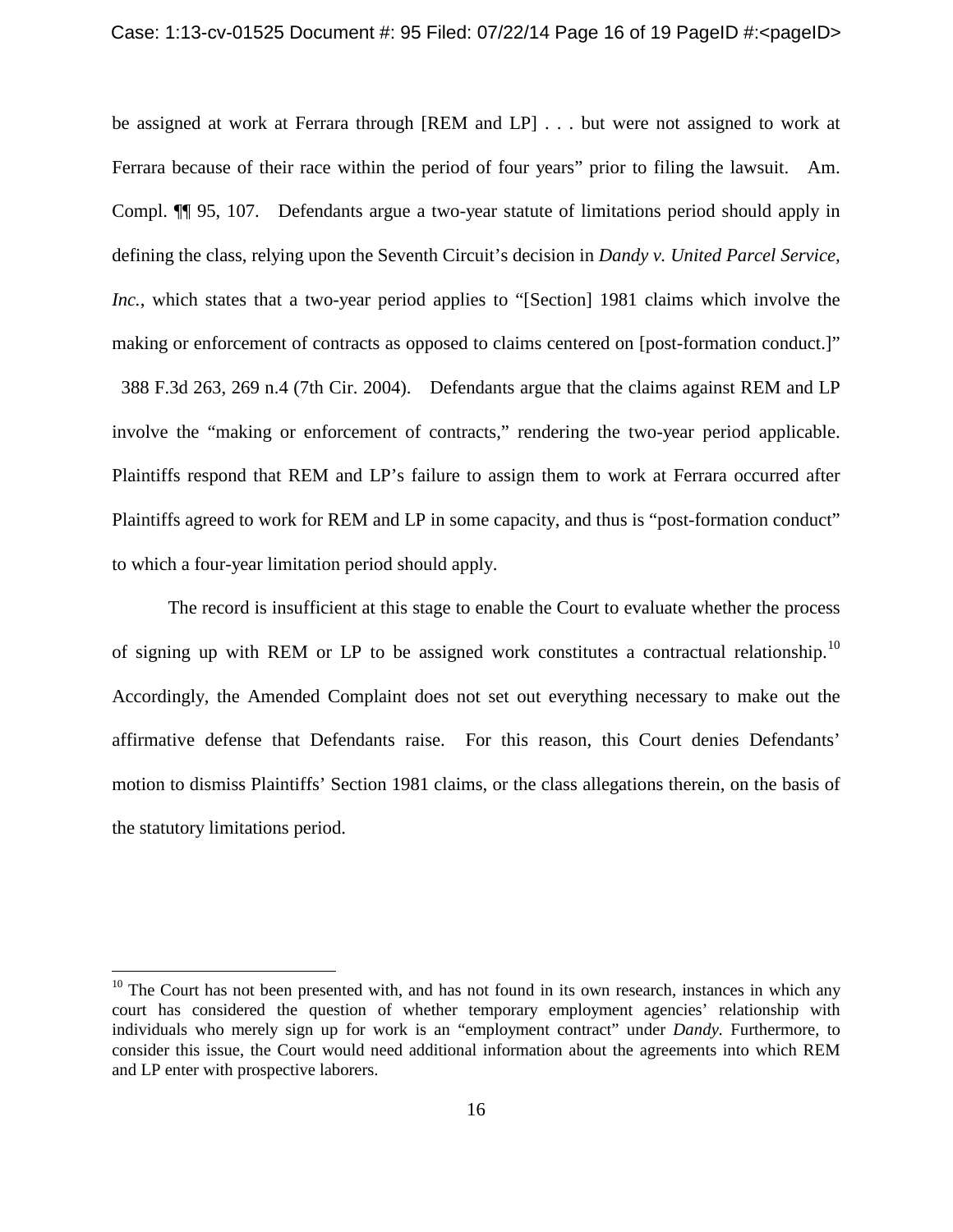## **D. Plaintiffs' Class Allegations**

As stated above, Plaintiffs bring their Section 1981 and Title VII disparate treatment claims not only for themselves, but on behalf of a putative class of similarly situated African American laborers. Am. Compl. ¶ 73. Stipulating that Plaintiffs can bring these claims in their own right, Defendants contest Plaintiffs' class definitions. Specifically, Defendants argue that (1) the class definitions are defective; (2) Plaintiffs have not sufficiently pleaded the requirements of Rule 23; and (3) individualized issues will predominate over class-wide issues, making a class action inappropriate.

The Court notes that Plaintiffs have not yet moved to certify the putative class, and that objections to class definitions are usually raised through opposition to a plaintiff's motion to certify a class rather than in a motion to dismiss. *See*, *e.g.*, *Howard v. Renal Life Link, Inc.*, No. 10 C 3225, 2010 WL 4483323, at \*2 (N.D. Ill. Nov. 1, 2010) (explaining motion to dismiss is not the proper venue for objecting to class allegation requirements, and collecting cases). Courts have recognized an exception to this rule, however, when a "defendant advances a legal argument based on the pleadings, [and] discovery is not necessary for the court to evaluate whether a class action may be maintained." *Wright v. Family Dollar, Inc.*, No. 10 C 4410, 2010 WL 4962838, at \*1 (N.D. Ill. Nov. 30, 2010).

Defendants point to what both parties seem to recognize as a defect in Plaintiffs' class allegations. Each class allegation defines the putative class as "[a]ll African Americans . . . not hired or assigned to work at Ferrara because of their race . . . ." *See, e.g.*, Am. Compl. ¶ 83. By defining the class as those African Americans who were discriminated against based on their race, the class definition subsumes the question of liability. The Seventh Circuit has recognized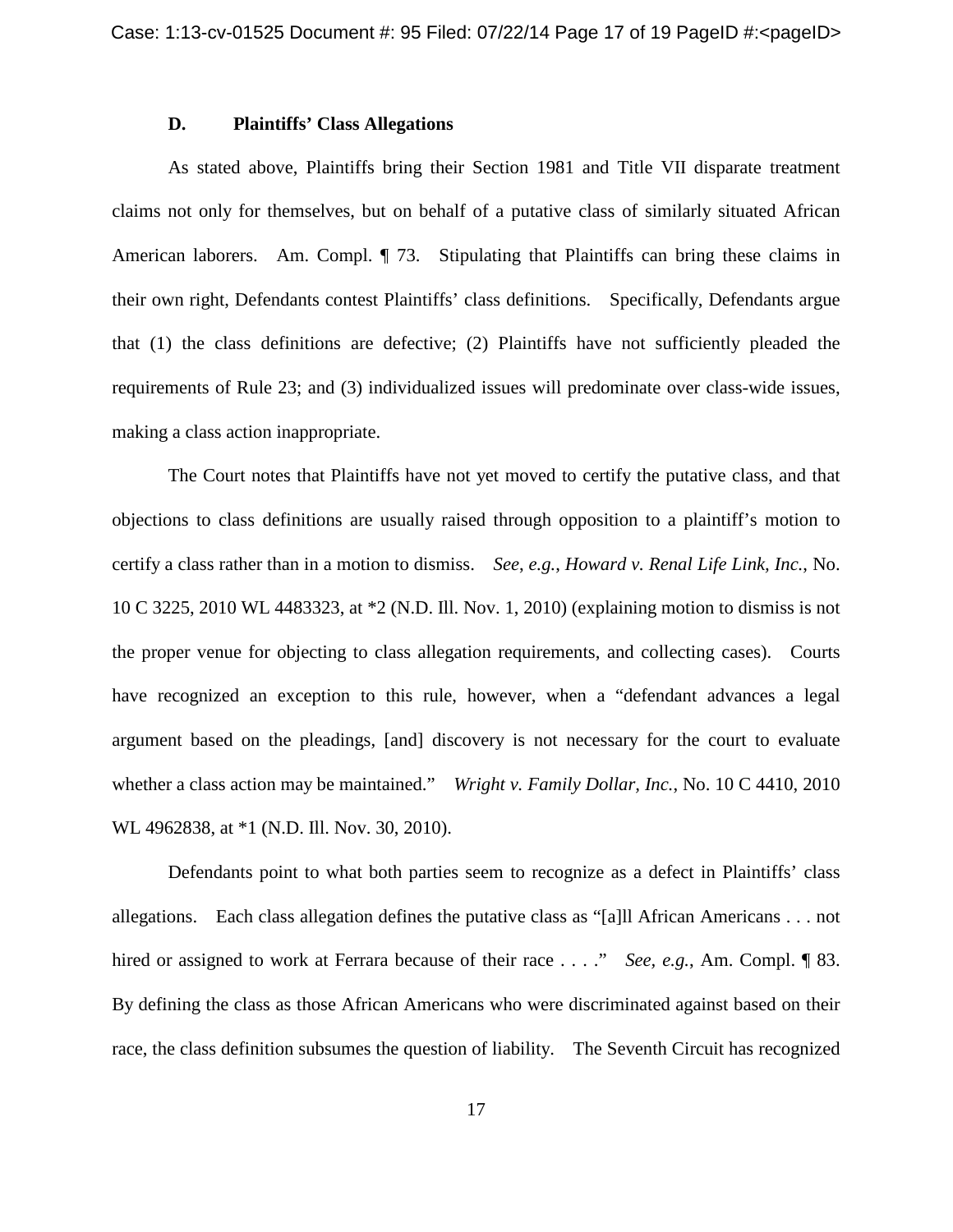that such a definition renders it impossible to determine the scope of a class until a finding of liability is made and also creates the possibility that a judgment for the employer would lack preclusive effect. *Bolden v. Walsh Constr. Co.*, 688 F.3d 893, 895 (7th Cir. 2012). The Seventh Circuit further noted, however, that this defect is "reparable." *Id.* (recommending language for amended definition). Other courts in this district have made similar observations. *See*, *e.g.*, *Christian v. Generation Mortgage Co.*, No. 12 C 5336, 2013 WL 2151681, at \*2 (N.D. Ill. May 16, 2013); *Franks v. MKM Oil, Inc.*, No. 10 CV 00013, 2012 WL 3903782, at \*4 (N.D. Ill. Sept. 7, 2012).

Accordingly, at this stage, it is more prudent to deny Defendants' motion to strike Plaintiffs' class allegations with leave granted to Plaintiffs to amend the class definition to remove the defect upon filing their motion for class certification. The Court will consider Defendants' additional objections to Plaintiffs' class allegations when Defendants oppose Plaintiffs' motion to certify the class. At this stage, without discovery, it is too early for the Court to perform the rigorous scrutiny Rule 23 requires. *See Damasco v. Clearwire Corp.*, 662 F.3d 891, 897 (7th Cir. 2011) ("[A] court may abuse its discretion by not allowing for appropriate discovery before deciding whether to certify a class."); *Boatwright v. Walgreen Co.*, No. 10 C 3902, 2011 WL 843898, at \*2 (N.D. Ill. Mar. 4, 2011); *see also Buonomo v. Optimum Outcomes, Inc.*, 13-CV-5274, 2014 WL 1013841, at \*9–10 (N.D. Ill. Mar. 17, 2014). For these reasons, Defendants' motion to dismiss Plaintiffs' class allegations is denied.